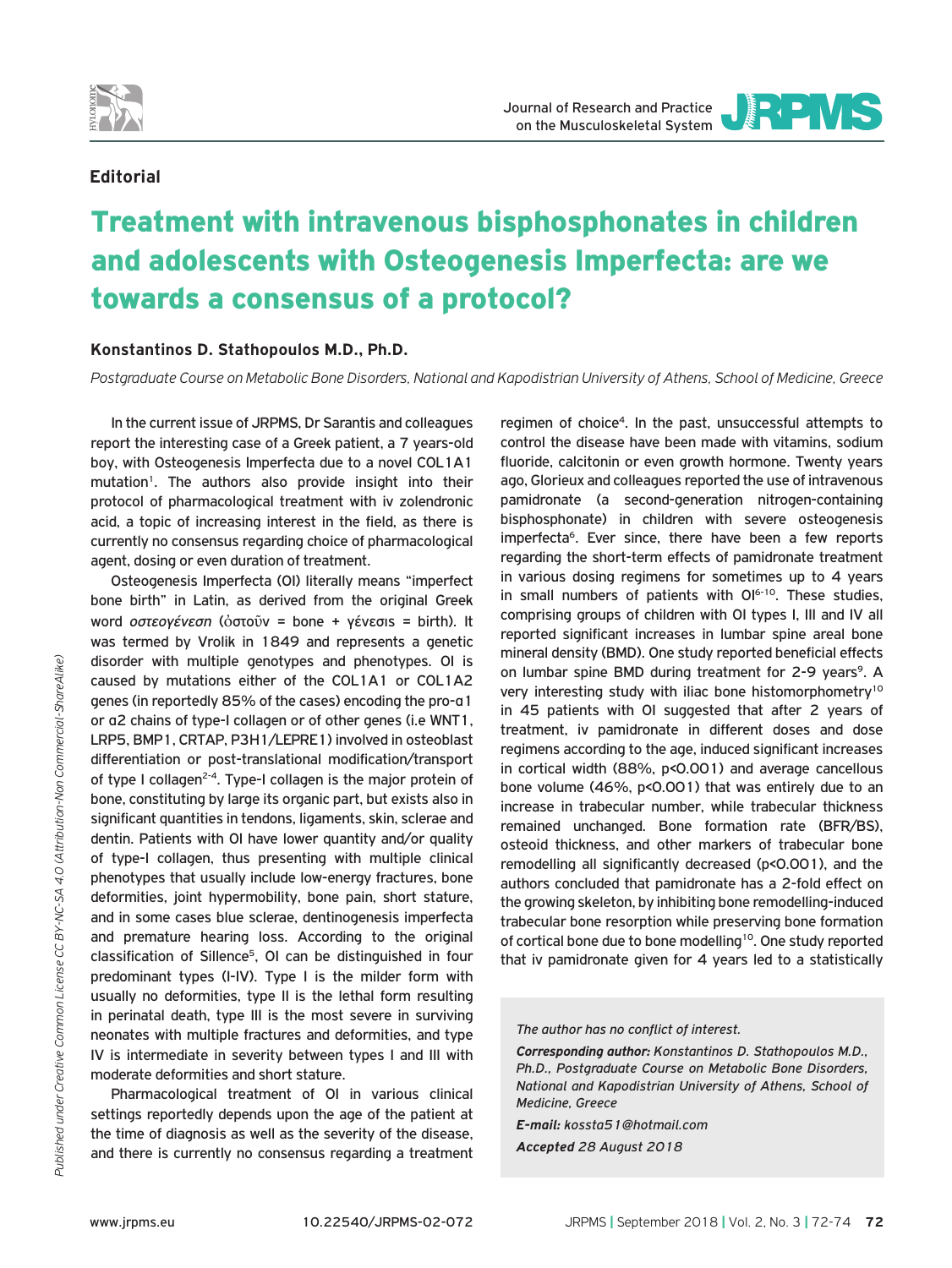significant increase in height in patients with OI type  $IV<sup>11</sup>$ . Very few studies were performed with nerindronate, another iv bisphosphonate, in children and adolescents with Ol<sup>12-13</sup>. Idolazzi et al reported significant increases of areal BMD at the lumbar spine and total hip versus baseline but no statistically significant effect on fracture risk (p=0.185), although they report a significant reduction in the mean number of fractures occurring during treatment compared to pre-treatment values<sup>12</sup>. Gatti et al also reported significant increases of lumbar and hip BMD but no significant effect on fracture incidence<sup>13</sup>.

After 2003, and especially during the last 10 years, zolendronic acid (ZOL), a third-generation nitrogencontaining iv bisphosphonate has been increasingly used in the treatment of OI. ZOL is thought to possess multiple advantages over pamidronate as it has higher potency, a very short infusion time of 15-30 minutes (as opposed to 2-4 hours for pamidronate, which was administered usually in 2-3 consecutive days), is reported to reduce incidence of phlebitis due to lower infusion time, and has a longer duration of action, meaning that infusions can be performed once or twice a year while pamidronate may be administered 2-6 times a year depending on the patient's age<sup>14</sup>. Concerning dosage, initial and subsequent doses range between 0.025- 0.05 mg/kg selected for each patient on individual basis. Panigrahi et al studied 5 OI type III children aged 0-7y that were treated with ZOL for an average of 20 months and reported significant increases in areal BMD and decreased rate of fractures (P=0.002)<sup>15</sup>. Vuorimies at al studied 17 children with OI type I that were treated for 1.0-3.2 years with 0.05 mg/kg ZOL iv every 6 months and reported increases in lumbar BMD16. Barros et al performed a randomised control trial of 1 year treatment with either ZOL (0.025-0.05 mg/ kg/day for 2 days) or pamidronate (1mg/kg/day for 2 days) every 3-4 months according to their ages in children with OI and reported marginally statistically significant increases of spine BMD in the ZOL group<sup>17</sup>. Otaify et al reported also significant increases of lumbar and BMD in children with OI treated with ZOL (0.1 mg/kg every 6 months for 2 years) with a significant decrease in fracture rate, bone pain and improvement in ambulation<sup>18</sup>. Finally, Palomo et al reported long-term outcomes in patients with OI who received iv treatment with bisphosphonates (pamidronate or ZOL) in their early childhood and were followed for up to 18 years (median  $14.8y$ <sup>19</sup>. According to their results, lumbar BMD increased, height significantly increased only in patients with type IV, only 6% of vertebrae appeared compressed at the last evaluation (vs 35% at baseline, p<0.001) but fracture incidence of long bones was still high.

It is evident that randomised clinical trials and reporting on long term results, fracture incidence, height development, scoliosis, and functional outcomes are largely missing in children and adolescents with OI treated with iv bisphosphonates. There are still questions to be answered, concerning optimum time of onset, dosing and duration of treatment, dosing interval or drug holiday or discontinuation. However, all relevant research suggests that treatment with bisphosphonates is beneficial for patients with OI. If a consensus protocol were to be introduced by a panel of specialists with experience in the treatment of children with OI, more data from clinical settings worldwide would be added so that we can address these questions more adequately as a scientific community in the interest of patients.

## *References*

- 1. Sarantis M, Kollia P, Samara S, Athanasopoulou H, Gyftodimou Y, Lianou D, Mpourazani E, Doulgeraki A. A new COL1A1 mutation in a Greek patient with osteogenesis imperfecta: Response to a lowdose protocol of zoledronic acid and two-year follow-up. JRPMS 2018;2(3):75-80.
- 2. Rauch F, Travers R, Plotkin H, Glorieux F, H, The effects of intravenous. pamidronate on the bone tissue of children and adolescents with osteogenesis imperfecta. J Clin Invest 2002;110:1293-1299.
- 3. Morello R. Osteogenesis Imperfecta and therapeutics. Matrix Biol 2018;pii:S0945-053X(18)30050-7.
- 4. Dwan K, Phillipi CA, Steiner RD, Basel D. Bisphosphonate therapy for osteogenesis imperfecta. Cochrane Database of Systematic Reviews 2014;23(7):CD005088.
- 5. Sillence DO, Senn A, Danks DM. Genetic heterogeneity in osteogenesis imperfecta. J Med Genet 1979;16:101-116.
- 6. Glorieux FH, Bishop NJ, Plotkin H, Chabot G, Lanoue G, Travers R. Cyclic administration of pamidronate in children with severe osteogenesis imperfecta. N Engl J Med 1998;339:947-52.
- 7. Plotkin H, Rauch F, Bishop N.J. et al. Pamidronate treatment of severe osteogenesis imperfecta in children under 3 years of age. J Clin Endocrinol Metab 2000;85:1846-50.
- 8. Arikoski P, Silverwood B, Tillmann V, Bishop N,J. Intravenous pamidronate treatment in children with moderate to severe osteogenesis imperfecta: assessment of indices of dual-energy X-ray absorptiometry and bone metabolic markers during the first year of therapy. Bone 2004;34(3):539-46.
- 9. Astrom E, Soderhall S. Beneficial effect of long term intravenous bisphosphonate treatment of osteogenesis imperfecta. Arch Dis Child 2002;86(5):356-64.
- 10. Rauch F, Travers R, Plotkin H, Glorieux FH. The effects of intravenous pamidronate on the bone tissue of children and adolescents with osteogenesis imperfecta. J Clin Invest 2002;110:1293-9.
- 11. Zeitlin L, Rauch F, Plotkin H, Glorieux FH. Height and weight development during four years of therapy with cyclical intravenous pamidronate in children and adolescents with osteogenesis imperfecta types I, III, and IV. Pediatrics 2003;111:1030-6.
- 12. Idolazzi L, Fassio A, Viapiana O, Rossini M, Adami G, Bertoldo F, Antoniazzi F, Gatti D. Treatment with neridronate in children and adolescents with osteogenesis imperfecta: Data from open-label, not controlled, three-year Italian study Bone 2017;103:144-149.
- 13. Gatti D, Antoniazzi F, Prizzi R, Braga V, Rossini M, Tato L, et al. Intravenous neridronate in children with osteogenesis imperfecta: A randomized controlled study. Journal of Bone and Mineral Research 2005;20(5):758-63.
- 14. George S, Weber DR, Kaplan P, Hummel K, Monk HM, Levine MA. Short-Term Safety of Zoledronic Acid in Young Patients With Bone Disorders: An Extensive Institutional Experience. J Clin Endocrinol Metab 2015;100:4163-4171.
- 15. Panigrahi I, Das RR, Sharda S, Marwaha RK, Khandelwal N. Response